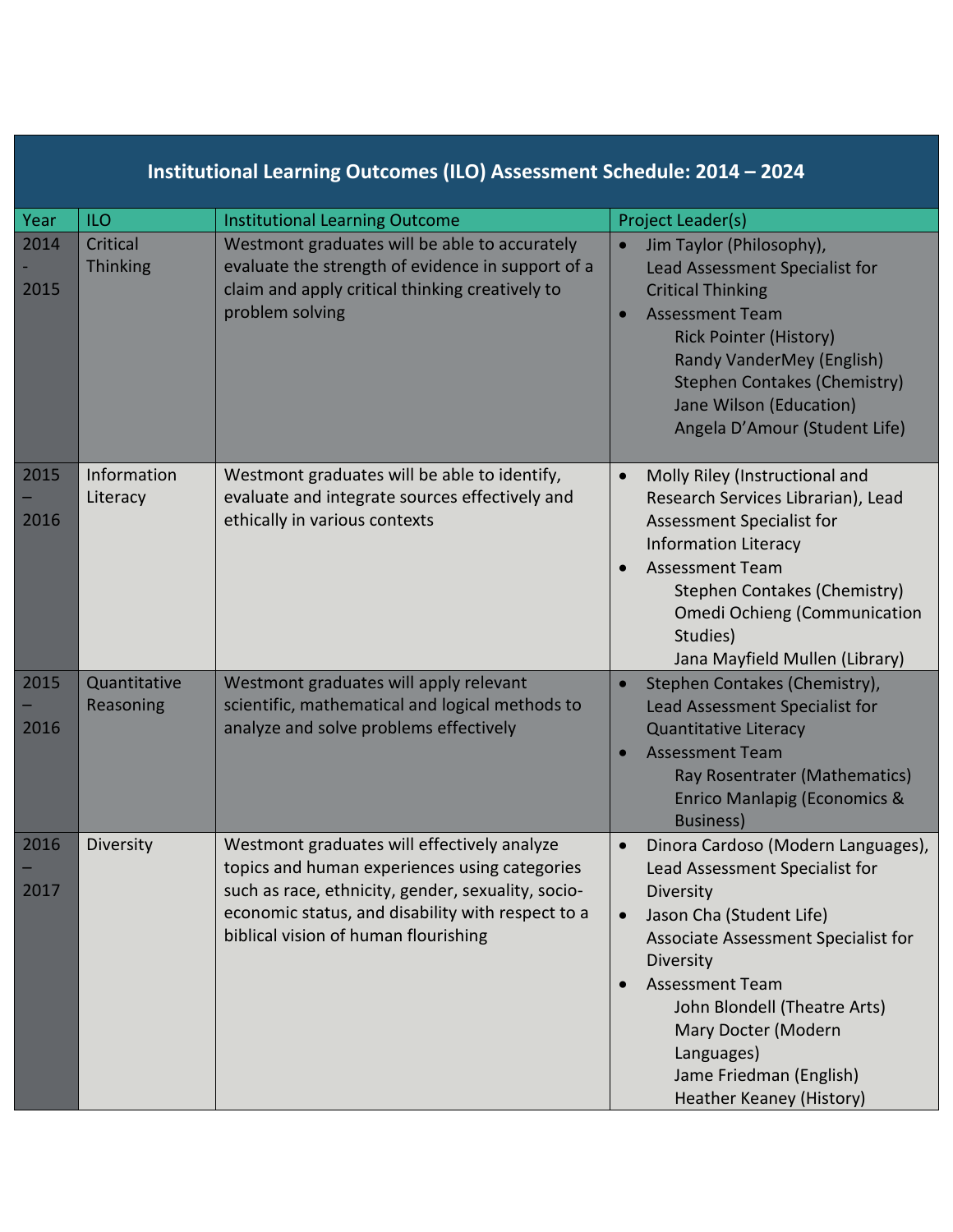|                  |                                                                       |                                                                                                                                                                                                 | Ron See (Psychology)<br>Sara Stanley (Library)<br>Diane Ziliotto (Library)<br>Sameer Yadav (Religious Studies)<br>Tim Wilson (Student Life)<br>Tatiana Nazarenko (DCEE)                                                                                                                                                                                                                                                                       |
|------------------|-----------------------------------------------------------------------|-------------------------------------------------------------------------------------------------------------------------------------------------------------------------------------------------|-----------------------------------------------------------------------------------------------------------------------------------------------------------------------------------------------------------------------------------------------------------------------------------------------------------------------------------------------------------------------------------------------------------------------------------------------|
| 2017<br>2018     | Global<br>Awareness                                                   | Westmont graduates will be able to analyze<br>topics and human experiences using categories<br>such as race, ethnicity, gender, social status and<br>disability                                 | Heather Kearney (History),<br><b>Global Awareness GE Assessment</b><br>Coordinator<br><b>GE Committee</b><br>$\bullet$<br>Tatiana Nazarenko (DCEE)                                                                                                                                                                                                                                                                                            |
| 2017<br>2018     | Oral<br>Communication                                                 | Westmont graduates will effectively<br>communicate orally in various contexts                                                                                                                   | Lesa Stern (Communication Studies),<br>$\bullet$<br>Lead Assessment Specialist for Oral<br>Communication<br><b>Assessment Team:</b><br>Marty Asher (Economics and<br>Business)<br>John Moore (Kinesiology)<br>Tim Wilson (Student Life)                                                                                                                                                                                                       |
| 2018<br>2019     | Written<br>Communication                                              | Westmont graduates will write effectively in<br>various contexts.                                                                                                                               | Sarah Skripsky (English),<br>Lead Assessment Specialist for<br><b>Written Communication</b><br><b>Assessment Team</b><br>Theresa Covich (Library)                                                                                                                                                                                                                                                                                             |
| $2018 -$<br>2020 | Christian<br>Understanding,<br>Practices, and<br>Affections<br>(CUPA) | Westmont graduates will demonstrate literacy<br>biblical and orthodox Christian faith<br>Westmont graduates will demonstrate<br>faithfulness in Christian service                               | Lisa DeBoer (Art),<br>$\bullet$<br>Lead Assessment Specialist for CUPA<br>Sandra Richter (Religious Studies),<br><b>CUPA Consultant</b><br><b>Assessment Team</b><br>Caryn Reeder (Religious Studies)<br>Shannon Balram (Student Life)<br>Scott Lisea (College Pastor<br>Angela D'Amour (Student Life)<br>Jana Mullen (Digitization and<br>Instruction Librarian)<br><b>Assessment of Critical Doctrine</b><br>courses & GE Old/New Testament |
| 2019<br>2020     | Critical<br><b>Thinking</b>                                           | Westmont graduates will accurately evaluate the<br>strength of evidence in support of a claim<br>Change the language of the Critical Thinking ILO:<br>Westmont graduates will demonstrate sound | Jim Taylor (Philosophy)<br>$\bullet$<br>Lead Assessment Specialist for<br><b>Critical Thinking</b><br><b>Assessment Team</b><br>Randy VanderMey (English)                                                                                                                                                                                                                                                                                     |